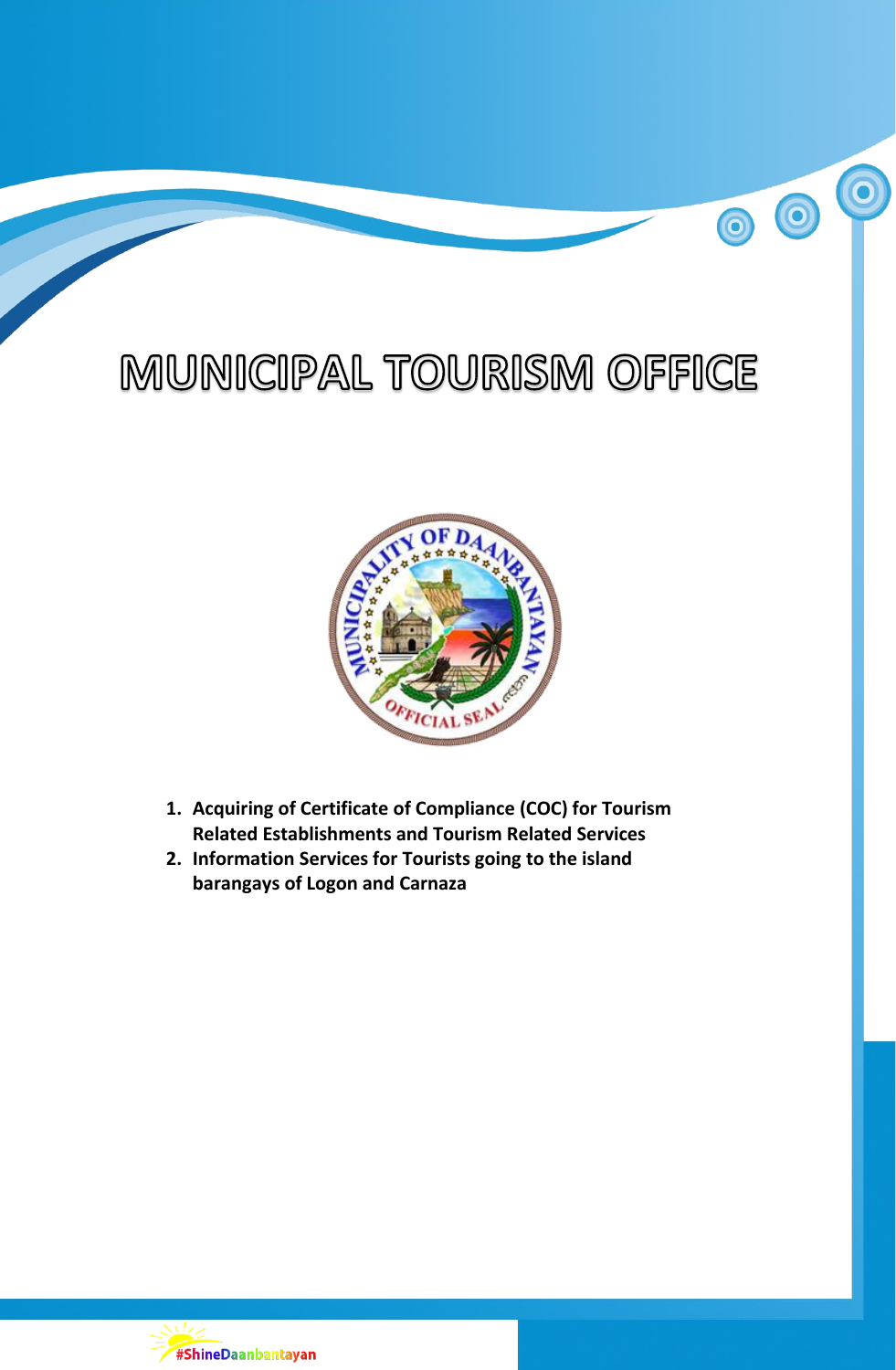

## **Acquiring of Certificate of Compliance (COC) for Tourism Related Establishments and Tourism Related Services**

*Certificate of Compliance certifies that all tourism related establishments and tourism related services within the municipality have complied with all the necessary requirements and have adopted the protocols and guidelines as stipulated in EO No. 20-A series of 2020 from the Office of the Governor.* 

| <b>Office or Division</b>                                                                                                                             | <b>MUNICIPAL TOURISM OFFICE</b>                                                                                    |                                                                                                                                  |                                  |                                                                                                 |  |
|-------------------------------------------------------------------------------------------------------------------------------------------------------|--------------------------------------------------------------------------------------------------------------------|----------------------------------------------------------------------------------------------------------------------------------|----------------------------------|-------------------------------------------------------------------------------------------------|--|
| <b>Classification</b>                                                                                                                                 | Simple                                                                                                             |                                                                                                                                  |                                  |                                                                                                 |  |
| <b>Type of Transaction</b>                                                                                                                            | G2B - Government to Business                                                                                       |                                                                                                                                  |                                  |                                                                                                 |  |
| Who may avail                                                                                                                                         | <b>All Tourism Related Establishments</b>                                                                          |                                                                                                                                  |                                  |                                                                                                 |  |
| <b>CHECKLIST OF REQUIREMENTS</b>                                                                                                                      |                                                                                                                    | <b>WHERE TO SECURE</b>                                                                                                           |                                  |                                                                                                 |  |
| <b>FOR TOURIST WATER VESSELS / PASSENGER BOATS</b><br>> Certificate of Public Convenience (CPC)<br><b>DOT Accreditation</b><br>$\blacktriangleright$  |                                                                                                                    | MARINA Office thru https://accreditation.tourism.gov.ph<br>Department of Tourism Website<br>https://accreditation.tourism.gov.ph |                                  |                                                                                                 |  |
| FOR ACCOMMODATION ESTABLISHMENTS<br>> DOT Accreditation                                                                                               |                                                                                                                    | Department of Tourism Website<br>https://accreditation.tourism.gov.ph                                                            |                                  |                                                                                                 |  |
| <b>FOR DIVE SHOPS</b><br>> Philippine Commission on Sports Scuba Diving<br>(PCSSD) Accreditation<br><b>DOT Accreditation</b><br>$\blacktriangleright$ |                                                                                                                    | <b>PCSSD Website</b><br>Department of Tourism Website<br>https://accreditation.tourism.gov.ph                                    |                                  |                                                                                                 |  |
| <b>CLIENTS STEPS</b>                                                                                                                                  | <b>AGENCY ACTIONS</b>                                                                                              | <b>FEES TO</b><br><b>BE PAID</b>                                                                                                 | <b>PROCESSING</b><br><b>TIME</b> | <b>PERSON</b><br><b>RESPONSIBLE</b>                                                             |  |
| 1. Let the receiving<br>clerk verify if the<br>establishment is<br><b>DOT Accredited/</b><br><b>PCSSD</b><br><b>Accredited</b>                        | Verify compliance and check<br>name of the establishment if<br>they already complied the<br>necessary requirements | <b>None</b>                                                                                                                      | 15 minutes                       | <b>MARY ROSE</b><br><b>BENARO</b><br>Casual<br><b>DAVIE R. PAREJA</b><br><b>Tourism Officer</b> |  |
| 2. Once verified, ask<br>for a copy of the<br>Inspection                                                                                              | Provide Inspection<br>Checklist to the<br>client and explain                                                       | <b>NONE</b>                                                                                                                      | 15 minutes                       | <b>MARY ROSE</b><br><b>BENARO</b><br>Casual                                                     |  |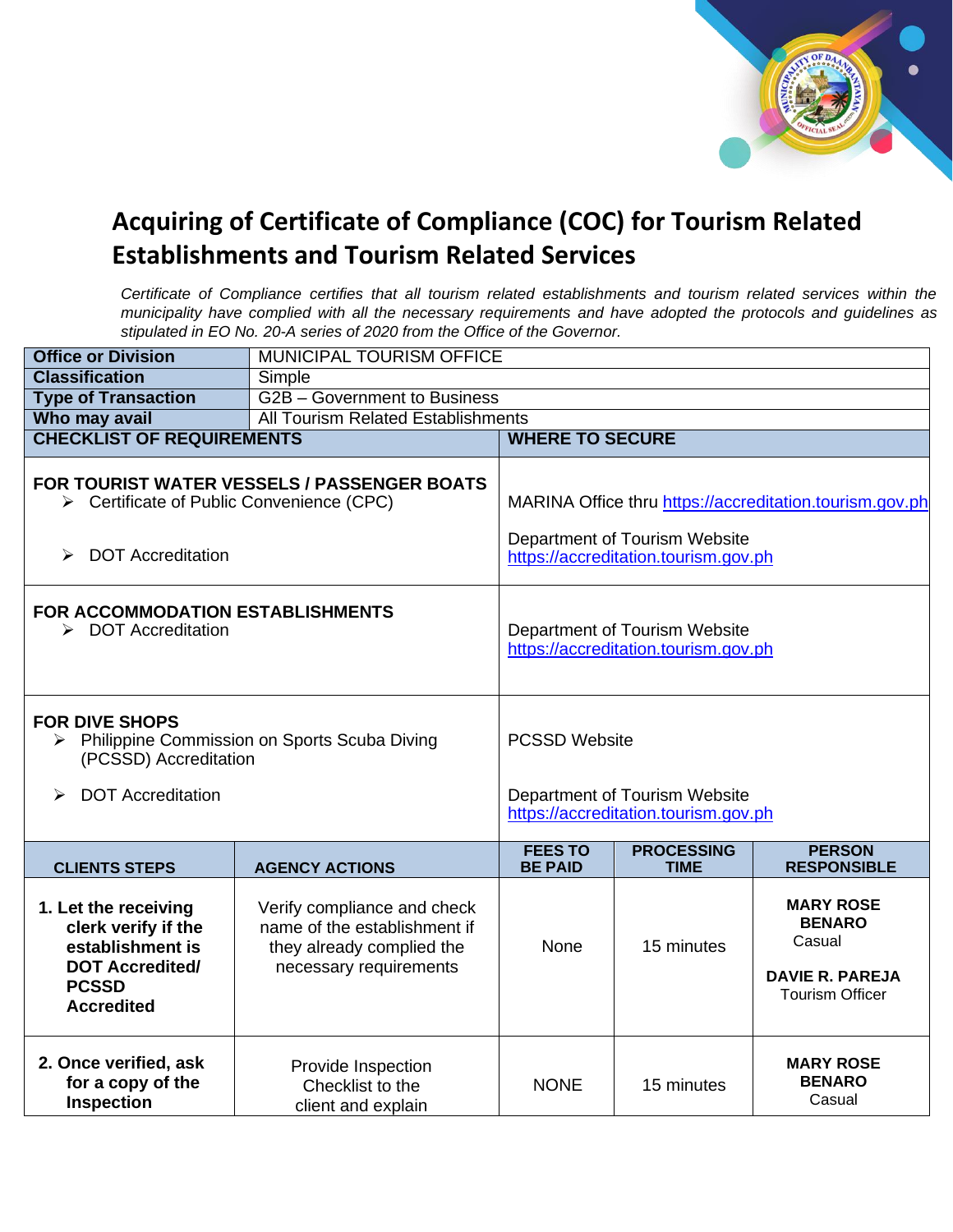

| <b>Checklist at the</b><br><b>Municipal</b><br><b>Tourism Office</b>                                             | what's in the<br>checklist                                                                                                                                                                                                                                                   |             |                                                            | <b>DAVIE R. PAREJA</b><br><b>Tourism Officer</b>                                                         |  |
|------------------------------------------------------------------------------------------------------------------|------------------------------------------------------------------------------------------------------------------------------------------------------------------------------------------------------------------------------------------------------------------------------|-------------|------------------------------------------------------------|----------------------------------------------------------------------------------------------------------|--|
| 3. Receive Tourism<br><b>Activity, Site and</b><br><b>Accommodation</b><br><b>Inspection</b><br><b>Checklist</b> | Advise applicants to<br>comply within<br>22 days all the<br>necessary<br>requirements as<br>stated in the<br>checklist                                                                                                                                                       | <b>NONE</b> | 10 minutes                                                 | <b>MARY ROSE</b><br><b>BENARO</b><br>Casual<br><b>DAVIE R. PAREJA</b><br><b>Tourism Officer</b>          |  |
| 4. Visit the Municipal<br><b>Tourism Office</b><br>and request for<br>initial inspection                         | Acknowledge<br>request and provide<br>schedule for the<br>initial inspection                                                                                                                                                                                                 | <b>NONE</b> | 5 minutes                                                  | <b>MARY ROSE</b><br><b>BENARO</b><br>Casual<br><b>DAVIE R. PAREJA</b><br><b>Tourism Officer</b>          |  |
| DURING THE CONDUCT OF THE INITIAL INSPECTION                                                                     |                                                                                                                                                                                                                                                                              |             |                                                            |                                                                                                          |  |
| 5. Present Inspection<br><b>Checklist to the</b><br>tourism staff                                                | Conduct the initial inspection<br>and review the requirements<br>based on the inspection<br>checklist                                                                                                                                                                        | <b>NONE</b> | 1 day for<br>mainland<br>2 days for<br>island<br>barangays | <b>MARCIALITA</b><br><b>JUMAO-AS</b><br>Admin Aide 1<br><b>DAVIE R. PAREJA</b><br><b>Tourism Officer</b> |  |
| 6. Note the<br>feedback of the<br>tourism staff                                                                  | Provide feedback to the<br>applicant.<br>If the establishment passed the<br>initial inspection:<br>The tourism staff<br>will send a letter to<br>the Provincial<br><b>Tourism Office</b><br>requesting for final<br>inspection<br>Advise client to wait<br>within 10 working | <b>NONE</b> | 10 minutes                                                 | <b>MARCIALITA</b><br><b>JUMAO-AS</b><br>Admin Aide 1<br><b>DAVIE R. PAREJA</b><br><b>Tourism Officer</b> |  |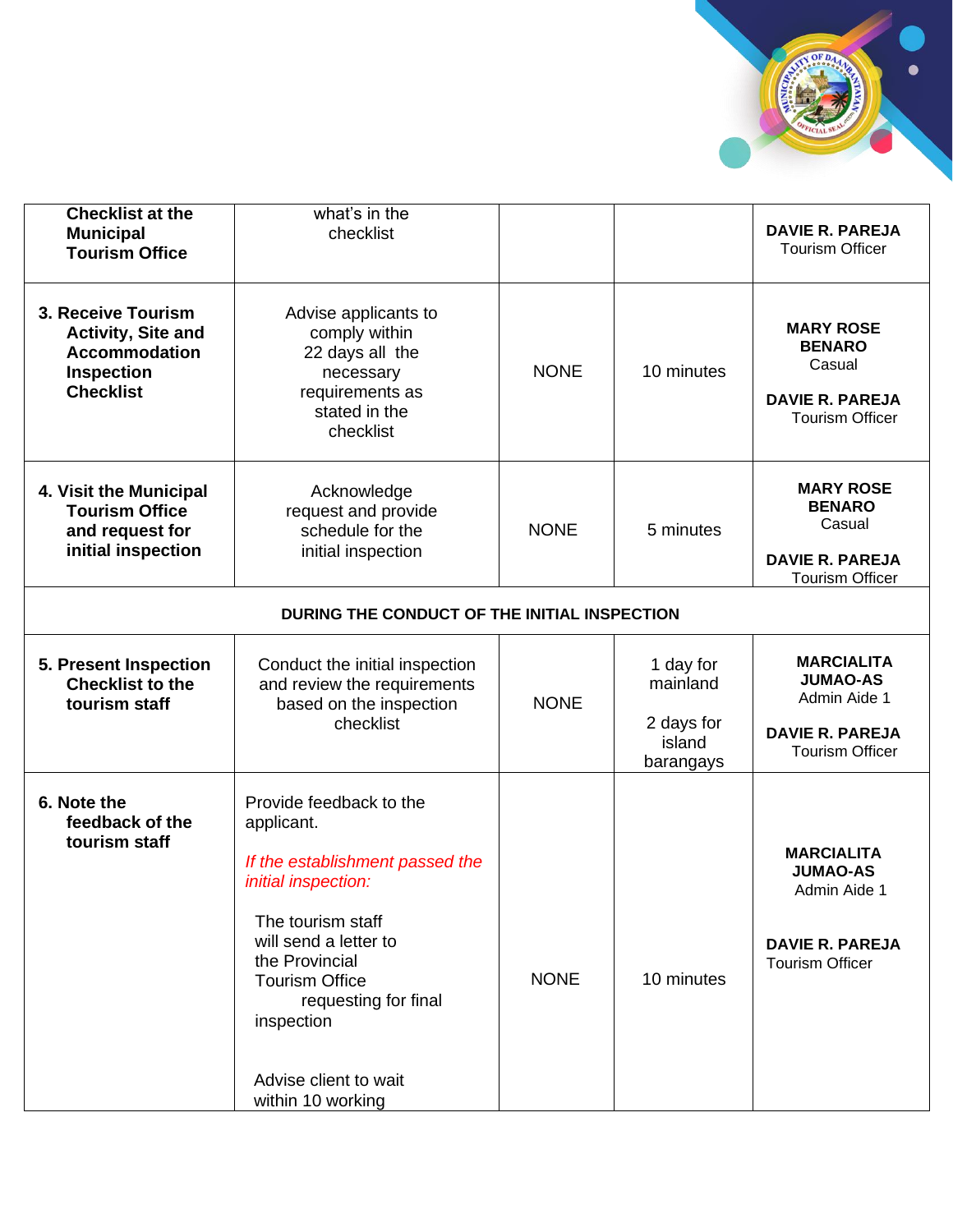

| days for the<br><b>Provincial Tourism</b><br>Office's notice of<br>site inspection via<br>e-mail.                                                                            | <b>NONE</b> | 5 minutes                                        |  |
|------------------------------------------------------------------------------------------------------------------------------------------------------------------------------|-------------|--------------------------------------------------|--|
| If the establishment failed in the<br>initial inspection:<br>The tourism staff<br>will inform the<br>applicant its lacking<br>requirements and<br>must go back to<br>Step 2. | <b>NONE</b> | 10 minutes                                       |  |
| <b>TOTAL:</b>                                                                                                                                                                | <b>NONE</b> | $\overline{2}$ days,<br>1 hour and<br>10 minutes |  |

*Note: Municipal Tourism Office's responsibility ends after the initial inspection since the Provincial Tourism Office will be the one to issue the Certificate of Compliance (COC) to the concerned establishments after the final inspection.*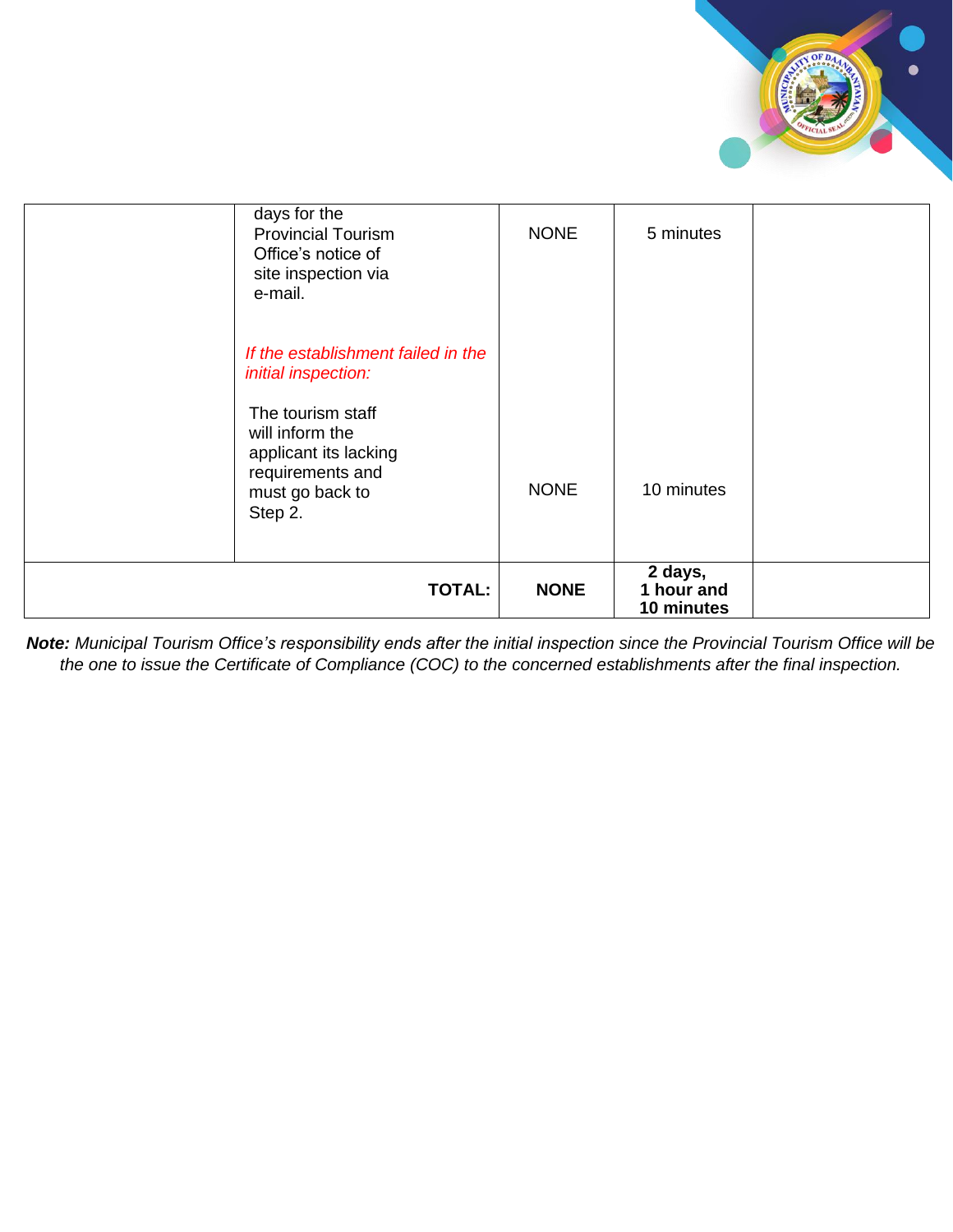

## **Information Services for Tourists going to the island barangays of Logon and Carnaza**

*An assistance made available to the public most particularly tourists who wish to visit the island barangays of Logon and Carnaza. They will be discussed by the full details of the necessary things that they need to comply before grant access to travel.*

| <b>Office or Division</b>                                                                                           | <b>MUNICIPAL TOURISM OFFICE</b>                                                                                                                           |                                                                                                                                                                                                                                                                                 |            |                                                                                                                                                                                                     |  |
|---------------------------------------------------------------------------------------------------------------------|-----------------------------------------------------------------------------------------------------------------------------------------------------------|---------------------------------------------------------------------------------------------------------------------------------------------------------------------------------------------------------------------------------------------------------------------------------|------------|-----------------------------------------------------------------------------------------------------------------------------------------------------------------------------------------------------|--|
| <b>Classification</b>                                                                                               | Simple                                                                                                                                                    |                                                                                                                                                                                                                                                                                 |            |                                                                                                                                                                                                     |  |
| <b>Type of Transaction</b>                                                                                          |                                                                                                                                                           | G2C - Government to Citizens                                                                                                                                                                                                                                                    |            |                                                                                                                                                                                                     |  |
| Who may avail                                                                                                       | <b>Everyone/Tourists</b>                                                                                                                                  |                                                                                                                                                                                                                                                                                 |            |                                                                                                                                                                                                     |  |
| <b>CHECKLIST OF REQUIREMENTS</b>                                                                                    |                                                                                                                                                           | <b>WHERE TO SECURE</b>                                                                                                                                                                                                                                                          |            |                                                                                                                                                                                                     |  |
| Booking confirmation                                                                                                | From the hotell resorts or any accommodations that the<br>guests will be staying                                                                          |                                                                                                                                                                                                                                                                                 |            |                                                                                                                                                                                                     |  |
| <b>CLIENTS STEPS</b>                                                                                                | <b>AGENCY ACTIONS</b>                                                                                                                                     | <b>FEES TO</b><br><b>PROCESSING</b><br><b>PERSON</b><br><b>RESPONSIBL</b><br><b>BE PAID</b><br><b>TIME</b><br>Е                                                                                                                                                                 |            |                                                                                                                                                                                                     |  |
| 1. Let the receiving<br>clerk check the<br>booking<br>confirmation                                                  | Check booking confirmation<br>presented and let tourists fill-<br>in their details in the<br>logbook.                                                     | <b>NONE</b>                                                                                                                                                                                                                                                                     | 15 minutes | <b>MARCIALITA</b><br><b>JUMAO-AS</b><br>Admin Aide 1<br><b>MARY ROSE</b><br><b>BENARO</b><br>Casual                                                                                                 |  |
| 2. Proceed to the<br>ticketing area<br>(container van<br>outside the office)<br>to pay for the<br>environmental fee | Orient tourists with regards<br>the ordinance on<br>environmental fee and advise<br>them to read the tarpaulin<br>placed outside for the full<br>details. | P120.00<br>For foreign tourists<br>P75.00<br>For local tourists<br>Note:<br><b>Residents of Daanbantayan</b><br>are exempted<br>75% discount For foreign<br>tourists with Philippine<br>resident ID's<br>20% discount For PWDs<br>and senior citizens both<br>local and foreign | 30 minutes | <b>MARCIALITA</b><br><b>JUMAO-AS</b><br>Admin Aide 1<br><b>MARY ROSE</b><br><b>BENARO</b><br>Casual<br><b>TREASURER</b><br><b>OFFICE'S</b><br><b>STAFF</b><br>(For the<br>collection of<br>payment) |  |
| 3. Proceed to the<br>waiting area                                                                                   | Remind tourists of the boat's<br>trip schedule and the                                                                                                    |                                                                                                                                                                                                                                                                                 |            | <b>MARCIALITA</b><br><b>JUMAO-AS</b><br>Admin Aide 1                                                                                                                                                |  |